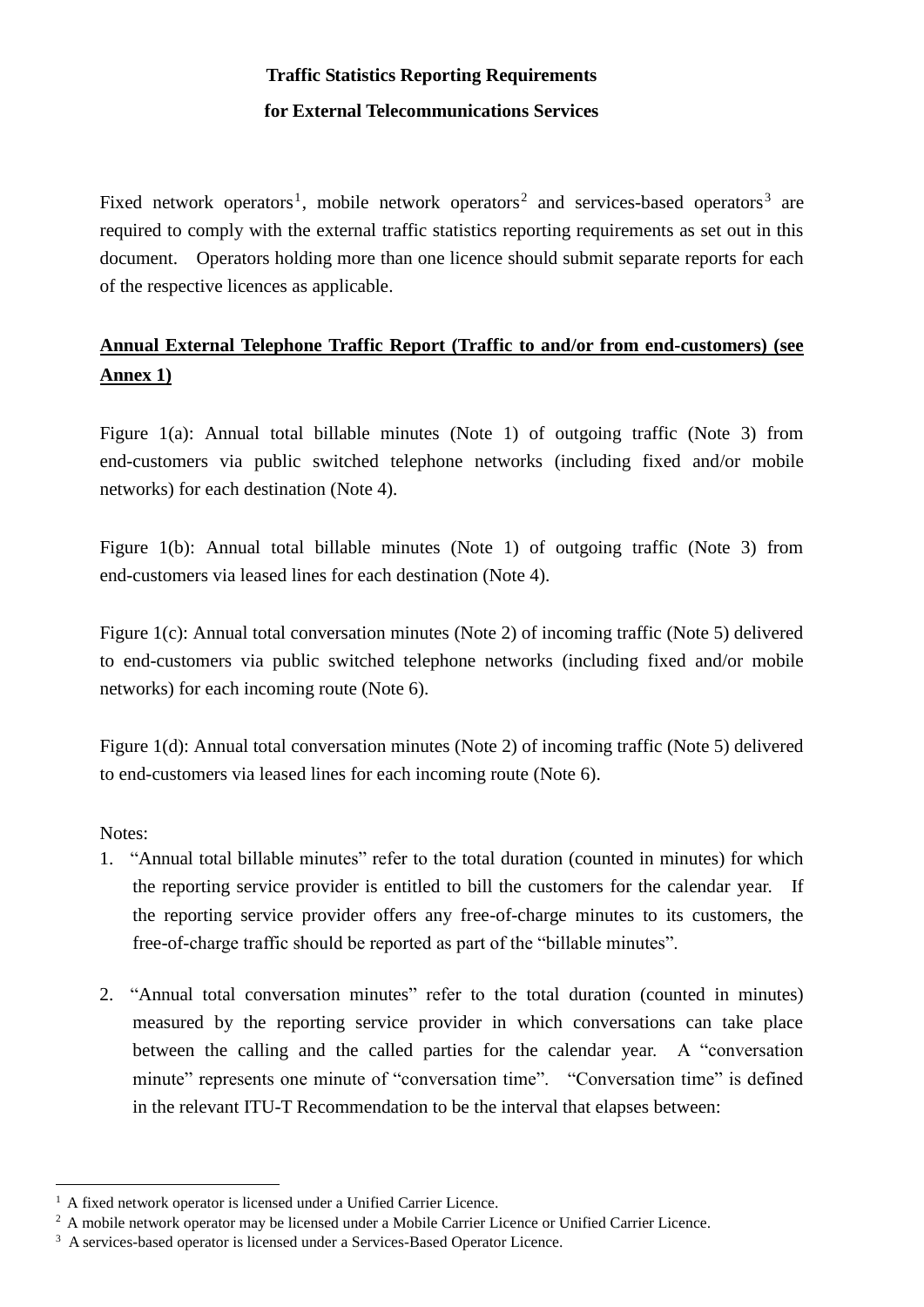- the moment when the reply condition (answer signal in the backward direction) is detected at the point where the recording of the call duration takes places; and
- the moment when the clear forward condition (clear forward signal) is detected at the same point.
- 3. Outgoing traffic should include Hong Kong billed "reversed charge calls". "Reversed charge calls" refer to the calls which are billed at the traffic destination, rather than the origin of the calls. Typical examples are collect calls and Home Direct calls. Overseas originated toll free calls to a calling card platform in Hong Kong should be reported under this category.
- 4. Outgoing traffic should be reported with breakdown by destination according to the report enclosed at Annex 1.
- 5. Incoming traffic should include overseas billed "reversed charge calls". "Reversed charge calls" refer to the calls which are billed at the traffic destination, rather than the origin of the calls. Typical examples are collect calls and Home Direct calls. Toll free calls originated from Hong Kong to a calling card platform at overseas countries should be reported under this category.
- 6. Incoming traffic should be reported with breakdown by incoming route according to the report enclosed at Annex 1.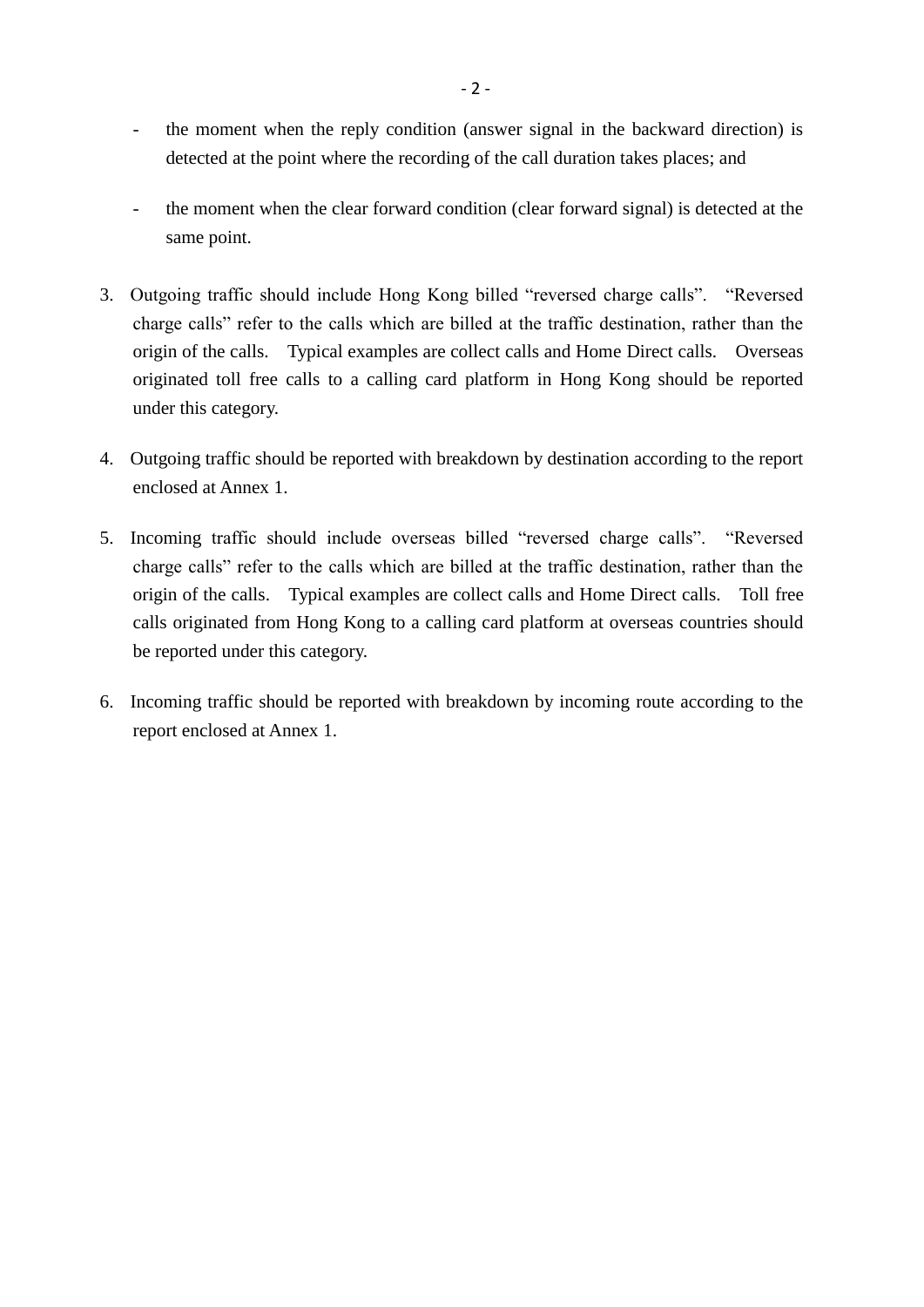### **Annual External Telephone Traffic Report (Traffic to and/or from end-customers)**

For the year ended 31 December *Learning Learning Learning* **<b>***Learning Learning Learning* **<b>***Learning Learning Learning* **<b>***Learning Learning Learning Learning* **<b>***Learning Learning* **Name of Licensee:\_**\_\_\_\_\_\_\_\_\_\_\_\_\_\_\_\_\_\_\_\_\_\_\_\_\_\_\_\_\_\_\_\_\_\_\_\_\_\_\_\_ **Licence No.: \_\_\_\_\_\_\_\_\_\_\_\_\_\_\_\_\_\_\_\_\_\_\_\_\_\_\_\_\_\_\_\_\_\_\_\_\_\_\_\_\_\_\_\_\_\_**

#### **Outgoing Traffic (Billable Minutes) Incoming Traffic (Conversation Minutes)** *Destinations (for outgoing traffic)/ Country* via PSTN from via leased lines from via PSTN to via leased lines to *Incoming routes (for incoming traffic) Code* end-customers end-customers end-customers end-customers **1(a) 1(b) 1(c) 1(d)** 1 Afghanistan 93 2 Albania 355 3 Algeria 213 4 American Samoa 1 684 5 Andorra 376 6 Angola 244 7 Anguilla 1 264 8 Antigua and Barbuda 1 268 9 Argentina 54 10 Armenia 374 11 Aruba 297 12 Australia 61 13 Austria 43 14 Azerbaijan 994 15 Bahamas 1 242 16 Bahrain 973 17 Bangladesh 880 18 Barbados 1246 19 Belarus 375 20 Belgium 32 21 Belize  $501$

#### *(The following figures should be the total traffic in the calendar year)*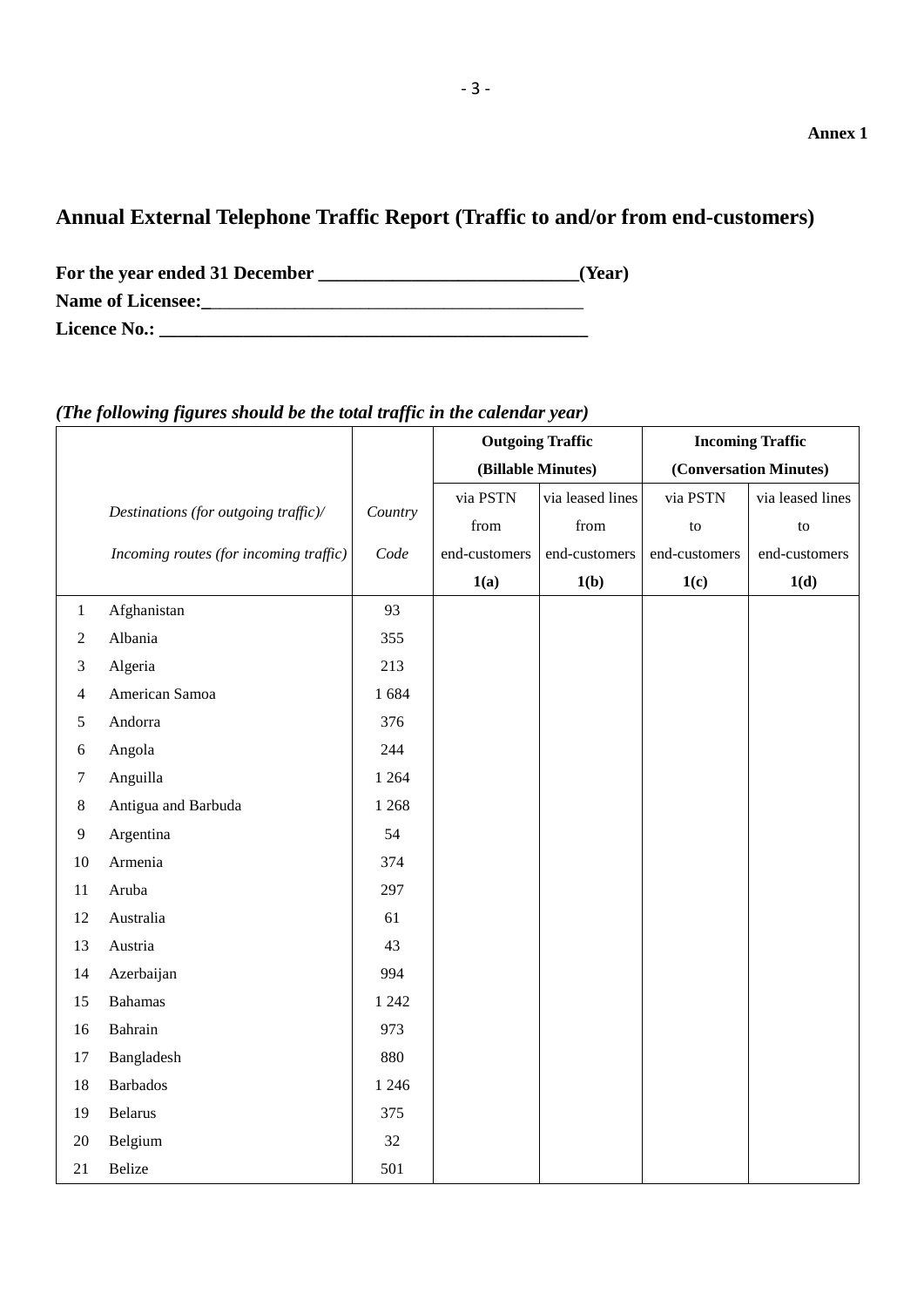|        |                                        |         | <b>Outgoing Traffic</b> |                  | <b>Incoming Traffic</b> |                        |
|--------|----------------------------------------|---------|-------------------------|------------------|-------------------------|------------------------|
|        |                                        |         | (Billable Minutes)      |                  |                         | (Conversation Minutes) |
|        |                                        |         | via PSTN                | via leased lines | via PSTN                | via leased lines       |
|        | Destinations (for outgoing traffic)/   | Country | from                    | from             | to                      | to                     |
|        | Incoming routes (for incoming traffic) | Code    | end-customers           | end-customers    | end-customers           | end-customers          |
|        |                                        |         | 1(a)                    | 1(b)             | 1(c)                    | 1(d)                   |
| 22     | Benin                                  | 229     |                         |                  |                         |                        |
| 23     | Bermuda                                | 1 4 4 1 |                         |                  |                         |                        |
| 24     | <b>Bhutan</b>                          | 975     |                         |                  |                         |                        |
| 25     | Bolivia                                | 591     |                         |                  |                         |                        |
| 26     | Bonaire, Sint Eustatius and Saba       | 599     |                         |                  |                         |                        |
| $27\,$ | Bosnia and Herzegovina                 | 387     |                         |                  |                         |                        |
| $28\,$ | Botswana                               | 267     |                         |                  |                         |                        |
| 29     | <b>Brazil</b>                          | 55      |                         |                  |                         |                        |
| 30     | <b>British Virgin Islands</b>          | 1 2 8 4 |                         |                  |                         |                        |
| 31     | Brunei Darussalam                      | 673     |                         |                  |                         |                        |
| 32     | Bulgaria                               | 359     |                         |                  |                         |                        |
| 33     | Burkina Faso                           | 226     |                         |                  |                         |                        |
| 34     | Burundi                                | 257     |                         |                  |                         |                        |
| 35     | Cabo Verde                             | 238     |                         |                  |                         |                        |
| 36     | Cambodia                               | 855     |                         |                  |                         |                        |
| 37     | Cameroon                               | 237     |                         |                  |                         |                        |
| 38     | Canada                                 | $\,1\,$ |                         |                  |                         |                        |
| 39     | Cayman Islands                         | 1 3 4 5 |                         |                  |                         |                        |
| 40     | Central African Rep.                   | 236     |                         |                  |                         |                        |
| 41     | Chad                                   | 235     |                         |                  |                         |                        |
| 42     | Chile                                  | 56      |                         |                  |                         |                        |
| 43     | China                                  | 86      |                         |                  |                         |                        |
| 44     | Colombia                               | 57      |                         |                  |                         |                        |
| 45     | Comoros                                | 269     |                         |                  |                         |                        |
| 46     | Congo (Rep. of the)                    | 242     |                         |                  |                         |                        |
| 47     | Cook Islands                           | 682     |                         |                  |                         |                        |
| 48     | Costa Rica                             | 506     |                         |                  |                         |                        |
| 49     | Côte d'Ivoire                          | 225     |                         |                  |                         |                        |
| 50     | Croatia                                | 385     |                         |                  |                         |                        |
| 51     | Cuba                                   | 53      |                         |                  |                         |                        |
| 52     | Curaçao                                | 599     |                         |                  |                         |                        |
| 53     | Cyprus                                 | 357     |                         |                  |                         |                        |
| 54     | Czech Rep.                             | 420     |                         |                  |                         |                        |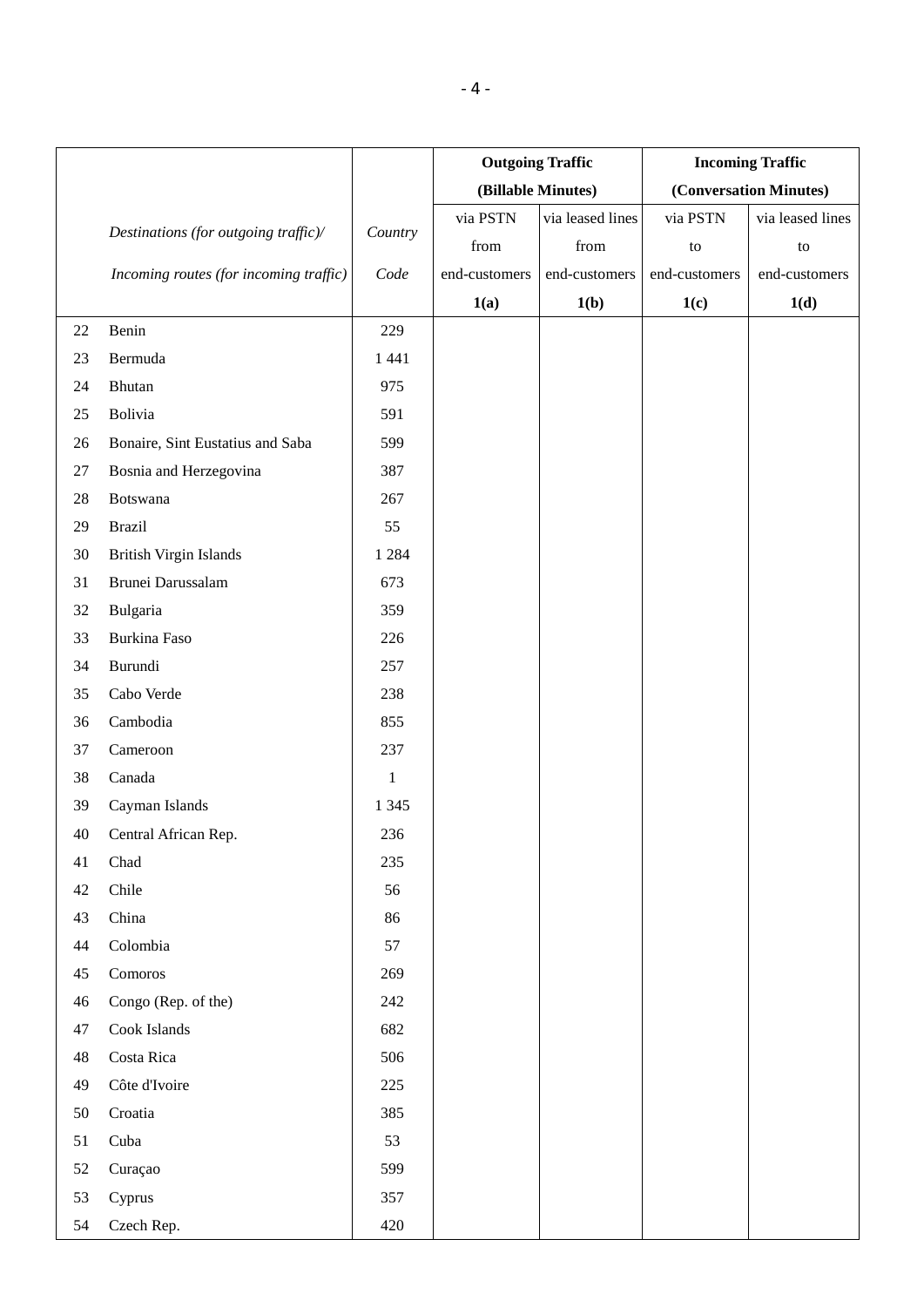|    |                                        |         | <b>Outgoing Traffic</b> |                  | <b>Incoming Traffic</b> |                        |
|----|----------------------------------------|---------|-------------------------|------------------|-------------------------|------------------------|
|    |                                        |         | (Billable Minutes)      |                  |                         | (Conversation Minutes) |
|    |                                        |         | via PSTN                | via leased lines | via PSTN                | via leased lines       |
|    | Destinations (for outgoing traffic)/   | Country | from                    | from             | to                      | to                     |
|    | Incoming routes (for incoming traffic) | Code    | end-customers           | end-customers    | end-customers           | end-customers          |
|    |                                        |         | 1(a)                    | 1(b)             | 1(c)                    | 1(d)                   |
| 55 | Dem. People's Rep. of Korea            | 850     |                         |                  |                         |                        |
| 56 | Dem. Rep. of the Congo                 | 243     |                         |                  |                         |                        |
| 57 | Denmark                                | 45      |                         |                  |                         |                        |
| 58 | Diego Garcia                           | 246     |                         |                  |                         |                        |
| 59 | Djibouti                               | 253     |                         |                  |                         |                        |
| 60 | Dominica                               | 1767    |                         |                  |                         |                        |
| 61 | Dominican Rep.                         | 1 809,  |                         |                  |                         |                        |
|    |                                        | 1 829,  |                         |                  |                         |                        |
|    |                                        | 1849    |                         |                  |                         |                        |
| 62 | Ecuador                                | 593     |                         |                  |                         |                        |
| 63 | Egypt                                  | 20      |                         |                  |                         |                        |
| 64 | El Salvador                            | 503     |                         |                  |                         |                        |
| 65 | <b>Equatorial Guinea</b>               | 240     |                         |                  |                         |                        |
| 66 | Eritrea                                | 291     |                         |                  |                         |                        |
| 67 | Estonia                                | 372     |                         |                  |                         |                        |
| 68 | Eswatini                               | 268     |                         |                  |                         |                        |
| 69 | Ethiopia                               | 251     |                         |                  |                         |                        |
| 70 | Falkland Islands (Malvinas)            | 500     |                         |                  |                         |                        |
| 71 | Faroe Islands                          | 298     |                         |                  |                         |                        |
| 72 | Fiji                                   | 679     |                         |                  |                         |                        |
| 73 | Finland                                | 358     |                         |                  |                         |                        |
| 74 | France                                 | 33      |                         |                  |                         |                        |
| 75 | French Departments and Territories in  | 262     |                         |                  |                         |                        |
|    | the Indian Ocean                       |         |                         |                  |                         |                        |
| 76 | French Guiana                          | 594     |                         |                  |                         |                        |
| 77 | French Polynesia                       | 689     |                         |                  |                         |                        |
| 78 | Gabon                                  | 241     |                         |                  |                         |                        |
| 79 | Gambia                                 | 220     |                         |                  |                         |                        |
| 80 | Georgia                                | 995     |                         |                  |                         |                        |
| 81 | Germany                                | 49      |                         |                  |                         |                        |
| 82 | Ghana                                  | 233     |                         |                  |                         |                        |
| 83 | Gibraltar                              | 350     |                         |                  |                         |                        |
| 84 | Greece                                 | $30\,$  |                         |                  |                         |                        |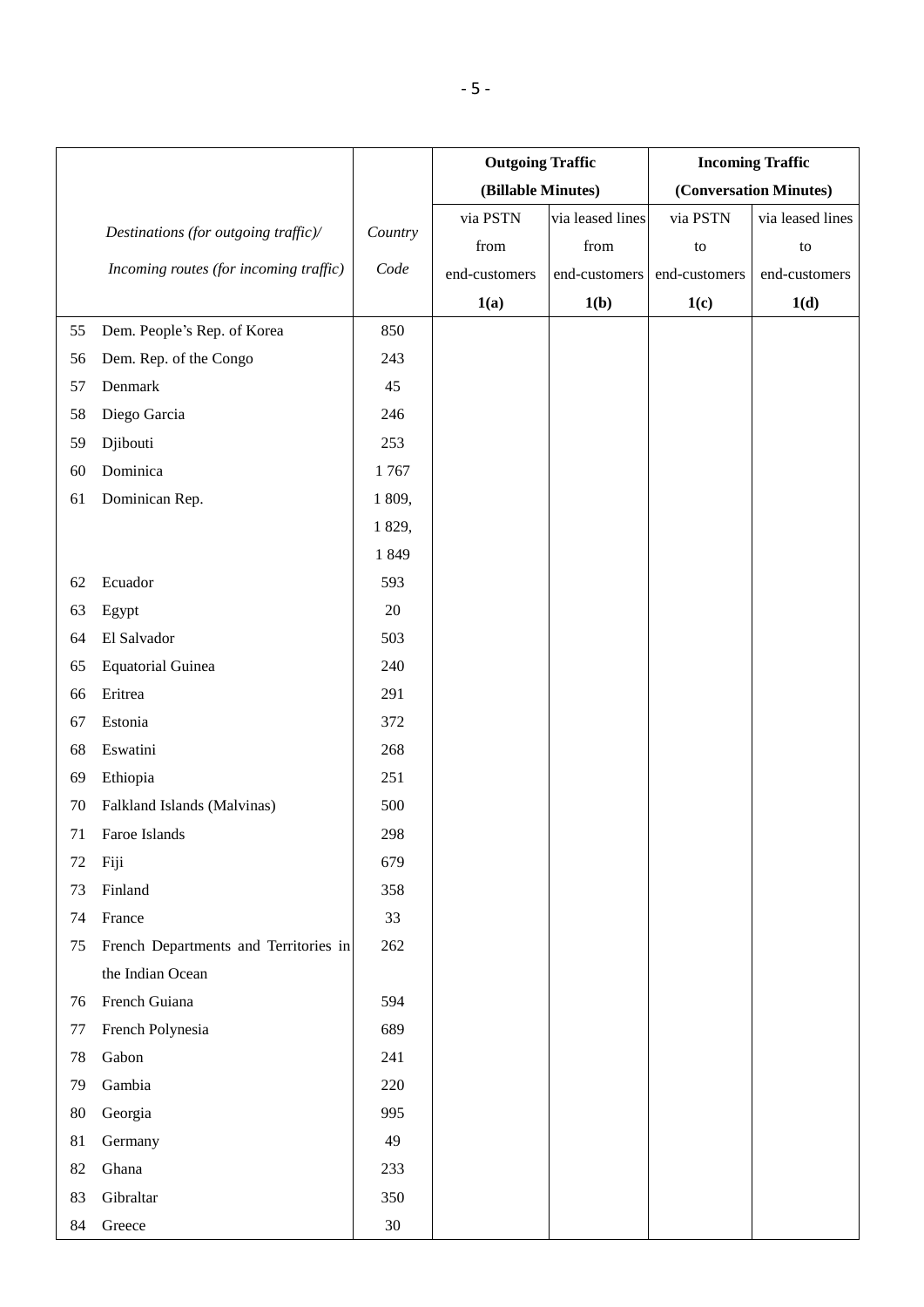|         |                                        |                  | <b>Outgoing Traffic</b> |                  | <b>Incoming Traffic</b> |                        |  |
|---------|----------------------------------------|------------------|-------------------------|------------------|-------------------------|------------------------|--|
|         |                                        |                  | (Billable Minutes)      |                  |                         | (Conversation Minutes) |  |
|         | Destinations (for outgoing traffic)/   | Country          | via PSTN                | via leased lines | via PSTN                | via leased lines       |  |
|         |                                        |                  | from                    | from             | to                      | $\,$ to $\,$           |  |
|         | Incoming routes (for incoming traffic) | Code             | end-customers           | end-customers    | end-customers           | end-customers          |  |
|         |                                        |                  | 1(a)                    | 1(b)             | 1(c)                    | 1(d)                   |  |
| 85      | Greenland                              | 299              |                         |                  |                         |                        |  |
| 86      | Grenada                                | 1473             |                         |                  |                         |                        |  |
| 87      | Guadeloupe                             | 590              |                         |                  |                         |                        |  |
| 88      | Guam                                   | 1671             |                         |                  |                         |                        |  |
| 89      | Guatemala                              | 502              |                         |                  |                         |                        |  |
| 90      | Guinea                                 | 224              |                         |                  |                         |                        |  |
| 91      | Guinea-Bissau                          | 245              |                         |                  |                         |                        |  |
| 92      | Guyana                                 | 592              |                         |                  |                         |                        |  |
| 93      | Haiti                                  | 509              |                         |                  |                         |                        |  |
| 94      | Honduras                               | 504              |                         |                  |                         |                        |  |
| 95      | Hungary                                | 36               |                         |                  |                         |                        |  |
| 96      | Iceland                                | 354              |                         |                  |                         |                        |  |
| 97      | India                                  | 91               |                         |                  |                         |                        |  |
| 98      | Indonesia                              | 62               |                         |                  |                         |                        |  |
| 99      | Iran (Islamic Republic of)             | 98               |                         |                  |                         |                        |  |
| 100     | Iraq                                   | 964              |                         |                  |                         |                        |  |
| 101     | Ireland                                | 353              |                         |                  |                         |                        |  |
| 102     | Israel                                 | 972              |                         |                  |                         |                        |  |
| 103     | Italy                                  | 39               |                         |                  |                         |                        |  |
| 104     | Jamaica                                | 1 876,           |                         |                  |                         |                        |  |
|         |                                        | 1658             |                         |                  |                         |                        |  |
| 105     | Japan                                  | 81               |                         |                  |                         |                        |  |
| 106     | Jordan                                 | 962              |                         |                  |                         |                        |  |
| $107\,$ | Kazakhstan                             | $\boldsymbol{7}$ |                         |                  |                         |                        |  |
| 108     | Kenya                                  | 254              |                         |                  |                         |                        |  |
| 109     | Kiribati                               | 686              |                         |                  |                         |                        |  |
| 110     | Korea (Rep. of)                        | $82\,$           |                         |                  |                         |                        |  |
| 111     | Kosovo                                 | 383              |                         |                  |                         |                        |  |
| 112     | Kuwait                                 | 965              |                         |                  |                         |                        |  |
| 113     | Kyrgyzstan                             | 996              |                         |                  |                         |                        |  |
| 114     | Lao P.D.R.                             | 856              |                         |                  |                         |                        |  |
| 115     | Latvia                                 | 371              |                         |                  |                         |                        |  |
| 116     | Lebanon                                | 961              |                         |                  |                         |                        |  |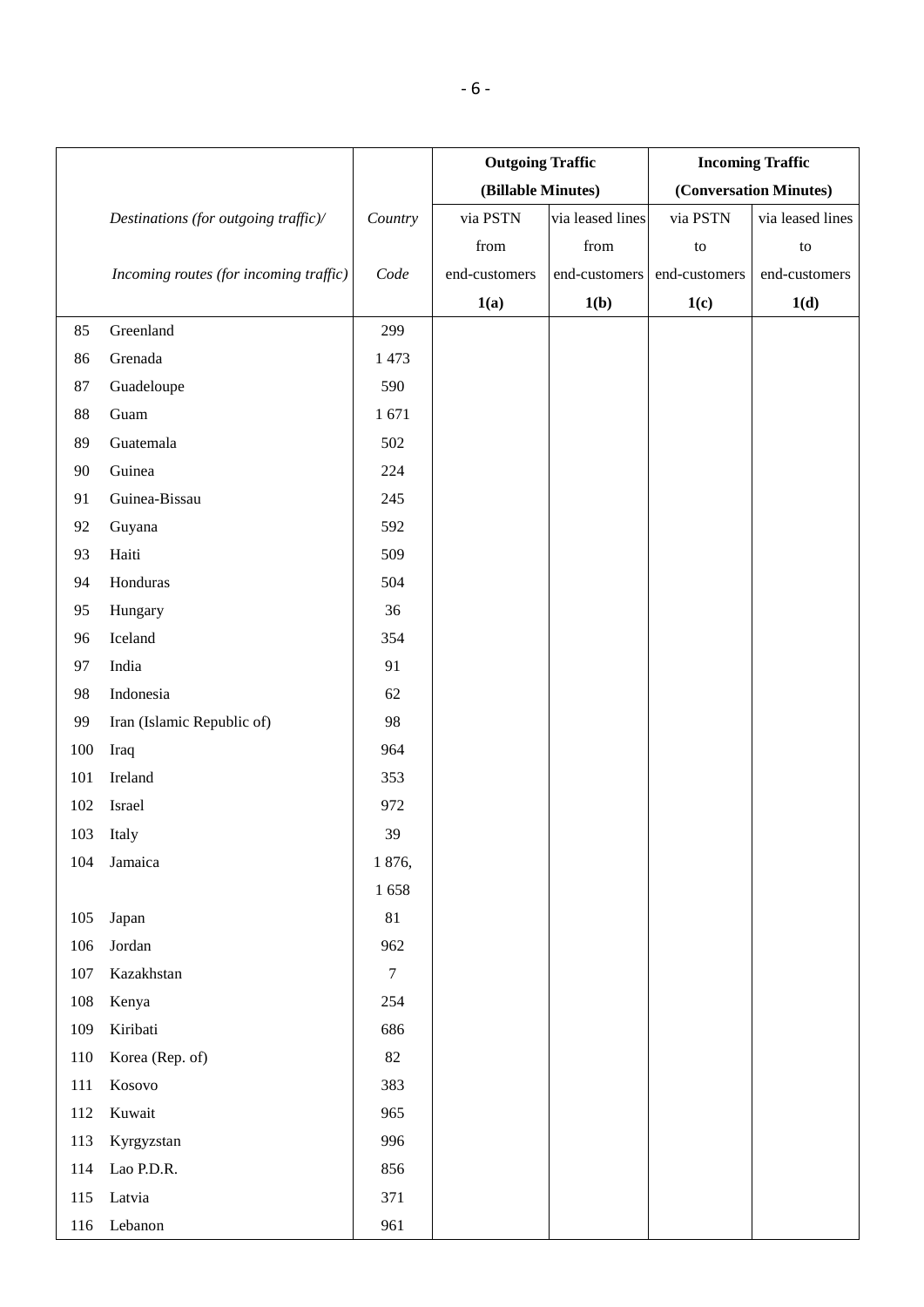|     |                                        |         | <b>Outgoing Traffic</b> |                  | <b>Incoming Traffic</b> |                        |
|-----|----------------------------------------|---------|-------------------------|------------------|-------------------------|------------------------|
|     |                                        |         | (Billable Minutes)      |                  |                         | (Conversation Minutes) |
|     | Destinations (for outgoing traffic)/   | Country | via PSTN                | via leased lines | via PSTN                | via leased lines       |
|     |                                        |         | from                    | from             | to                      | to                     |
|     | Incoming routes (for incoming traffic) | Code    | end-customers           | end-customers    | end-customers           | end-customers          |
|     |                                        |         | 1(a)                    | 1(b)             | 1(c)                    | 1(d)                   |
| 117 | Lesotho                                | 266     |                         |                  |                         |                        |
| 118 | Liberia                                | 231     |                         |                  |                         |                        |
| 119 | Libya                                  | 218     |                         |                  |                         |                        |
| 120 | Liechtenstein                          | 423     |                         |                  |                         |                        |
| 121 | Lithuania                              | 370     |                         |                  |                         |                        |
| 122 | Luxembourg                             | 352     |                         |                  |                         |                        |
| 123 | Macao, China                           | 853     |                         |                  |                         |                        |
| 124 | Madagascar                             | 261     |                         |                  |                         |                        |
| 125 | Malawi                                 | 265     |                         |                  |                         |                        |
| 126 | Malaysia                               | 60      |                         |                  |                         |                        |
| 127 | Maldives                               | 960     |                         |                  |                         |                        |
| 128 | Mali                                   | 223     |                         |                  |                         |                        |
| 129 | Malta                                  | 356     |                         |                  |                         |                        |
| 130 | Marshall Islands                       | 692     |                         |                  |                         |                        |
| 131 | Martinique                             | 596     |                         |                  |                         |                        |
| 132 | Mauritania                             | 222     |                         |                  |                         |                        |
| 133 | Mauritius                              | 230     |                         |                  |                         |                        |
| 134 | Mexico                                 | 52      |                         |                  |                         |                        |
| 135 | Micronesia                             | 691     |                         |                  |                         |                        |
| 136 | Moldova                                | 373     |                         |                  |                         |                        |
| 137 | Monaco                                 | 377     |                         |                  |                         |                        |
| 138 | Mongolia                               | 976     |                         |                  |                         |                        |
| 139 | Montenegro                             | 382     |                         |                  |                         |                        |
| 140 | Montserrat                             | 1 6 6 4 |                         |                  |                         |                        |
| 141 | Morocco                                | 212     |                         |                  |                         |                        |
| 142 | Mozambique                             | 258     |                         |                  |                         |                        |
| 143 | Myanmar                                | 95      |                         |                  |                         |                        |
| 144 | Namibia                                | 264     |                         |                  |                         |                        |
| 145 | Nauru                                  | 674     |                         |                  |                         |                        |
| 146 | Nepal                                  | 977     |                         |                  |                         |                        |
| 147 | Netherlands                            | 31      |                         |                  |                         |                        |
| 148 | New Caledonia                          | 687     |                         |                  |                         |                        |
| 149 | New Zealand                            | 64      |                         |                  |                         |                        |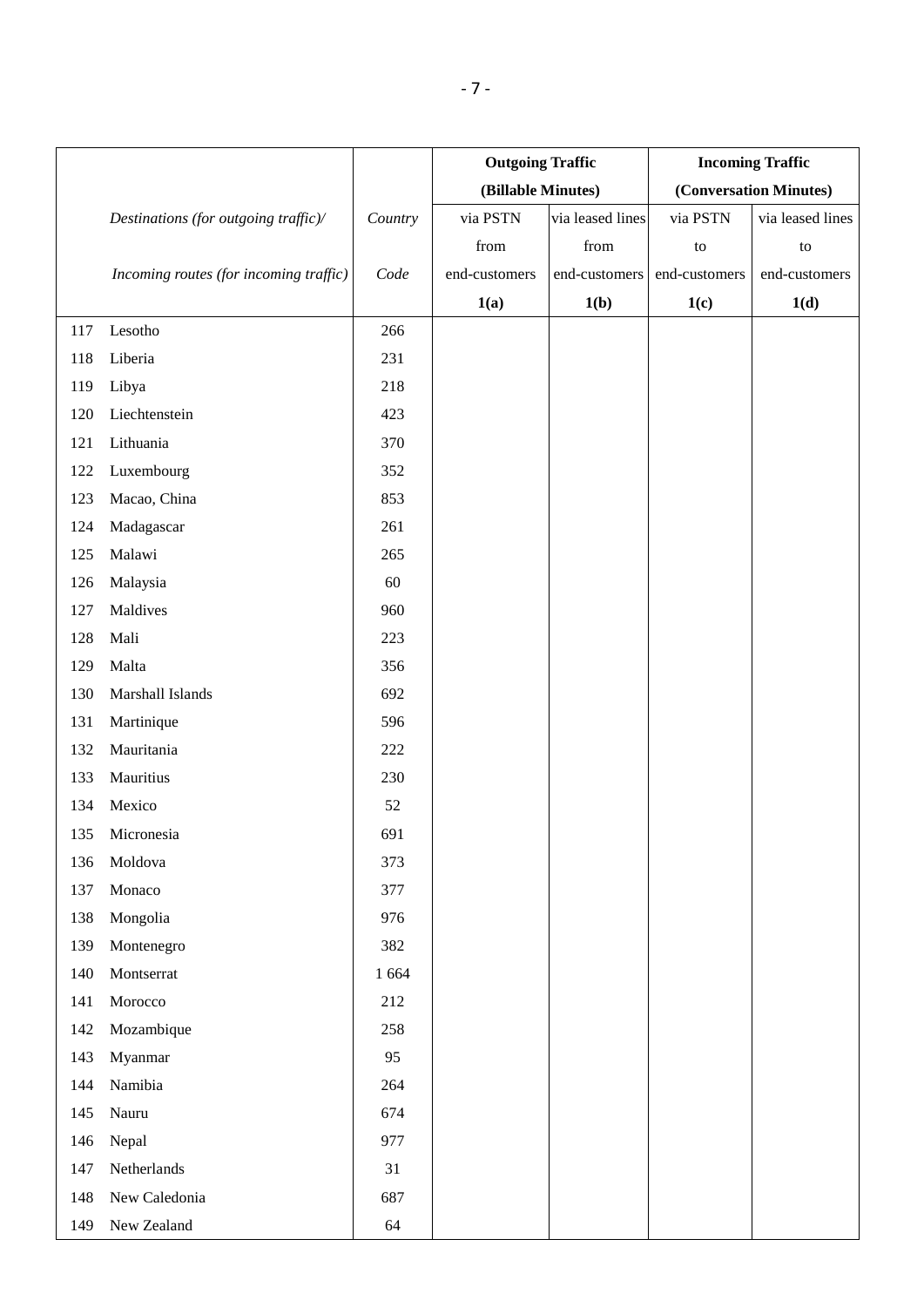|     |                                        |                  | <b>Outgoing Traffic</b> |                  | <b>Incoming Traffic</b> |                        |  |
|-----|----------------------------------------|------------------|-------------------------|------------------|-------------------------|------------------------|--|
|     |                                        |                  | (Billable Minutes)      |                  |                         | (Conversation Minutes) |  |
|     | Destinations (for outgoing traffic)/   | Country          | via PSTN                | via leased lines | via PSTN                | via leased lines       |  |
|     |                                        |                  | from                    | from             | to                      | to                     |  |
|     | Incoming routes (for incoming traffic) | Code             | end-customers           | end-customers    | end-customers           | end-customers          |  |
|     |                                        |                  | 1(a)                    | 1(b)             | 1(c)                    | 1(d)                   |  |
| 150 | Nicaragua                              | 505              |                         |                  |                         |                        |  |
| 151 | Niger                                  | 227              |                         |                  |                         |                        |  |
| 152 | Nigeria                                | 234              |                         |                  |                         |                        |  |
| 153 | Niue                                   | 683              |                         |                  |                         |                        |  |
| 154 | Norfolk Island                         | 672              |                         |                  |                         |                        |  |
| 155 | North Macedonia                        | 389              |                         |                  |                         |                        |  |
| 156 | Northern Mariana Islands               | 1670             |                         |                  |                         |                        |  |
| 157 | Norway                                 | 47               |                         |                  |                         |                        |  |
| 158 | Oman                                   | 968              |                         |                  |                         |                        |  |
| 159 | Pakistan                               | 92               |                         |                  |                         |                        |  |
| 160 | Palau                                  | 680              |                         |                  |                         |                        |  |
| 161 | Panama                                 | 507              |                         |                  |                         |                        |  |
| 162 | Papua New Guinea                       | 675              |                         |                  |                         |                        |  |
| 163 | Paraguay                               | 595              |                         |                  |                         |                        |  |
| 164 | Peru                                   | 51               |                         |                  |                         |                        |  |
| 165 | Philippines                            | 63               |                         |                  |                         |                        |  |
| 166 | Poland                                 | 48               |                         |                  |                         |                        |  |
| 167 | Portugal                               | 351              |                         |                  |                         |                        |  |
| 168 | Puerto Rico                            | 1787,            |                         |                  |                         |                        |  |
|     |                                        | 1939             |                         |                  |                         |                        |  |
| 169 | Qatar                                  | 974              |                         |                  |                         |                        |  |
| 170 | Romania                                | 40               |                         |                  |                         |                        |  |
| 171 | Russia Federation                      | $\boldsymbol{7}$ |                         |                  |                         |                        |  |
| 172 | Rwanda                                 | 250              |                         |                  |                         |                        |  |
| 173 | Saint Helena, Ascension and Tristan    | 290, 247         |                         |                  |                         |                        |  |
|     | da Cunha                               |                  |                         |                  |                         |                        |  |
| 174 | Saint Kitts and Nevis                  | 1869             |                         |                  |                         |                        |  |
| 175 | Saint Lucia                            | 1758             |                         |                  |                         |                        |  |
| 176 | Saint Pierre and Miquelon              | 508              |                         |                  |                         |                        |  |
| 177 | Saint Vincent and the Grenadines       | 1784             |                         |                  |                         |                        |  |
| 178 | Samoa                                  | 685              |                         |                  |                         |                        |  |
| 179 | San Marino                             | 378              |                         |                  |                         |                        |  |
| 180 | Sao Tome and Principe                  | 239              |                         |                  |                         |                        |  |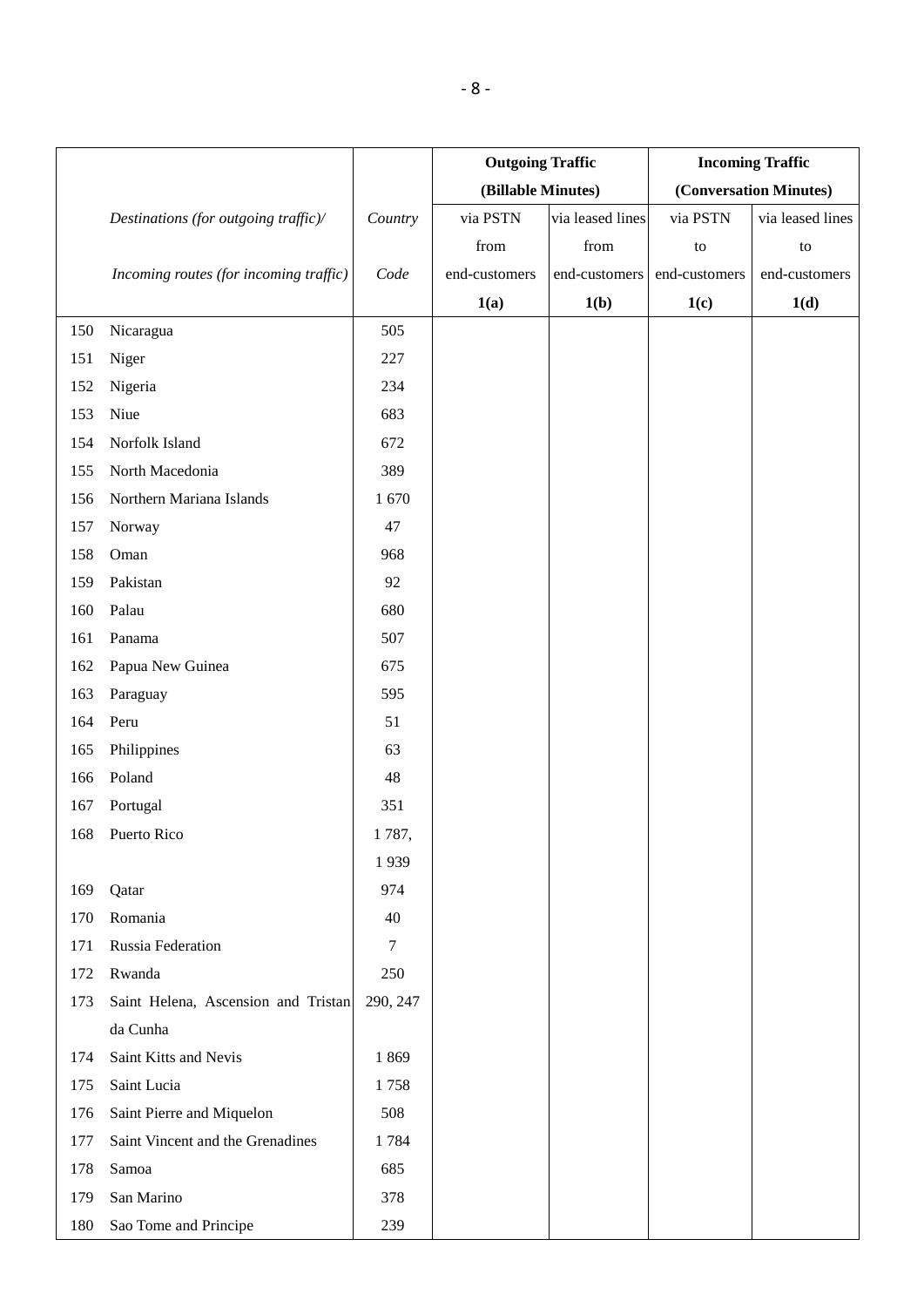|         |                                      |         | <b>Outgoing Traffic</b> |                  | <b>Incoming Traffic</b> |                        |  |
|---------|--------------------------------------|---------|-------------------------|------------------|-------------------------|------------------------|--|
|         |                                      |         | (Billable Minutes)      |                  |                         | (Conversation Minutes) |  |
|         | Destinations (for outgoing traffic)/ | Country | via PSTN                | via leased lines | via PSTN                | via leased lines       |  |
|         |                                      |         | from                    | from             | to                      | to                     |  |
|         | Incoming routes (for incoming        | Code    | end-customers           | end-customers    | end-customers           | end-customers          |  |
|         | $tra\hat{fic}$ )                     |         |                         |                  |                         |                        |  |
|         |                                      |         | 1(a)                    | 1(b)             | 1(c)                    | 1(d)                   |  |
| 181     | Saudi Arabia                         | 966     |                         |                  |                         |                        |  |
| 182     | Senegal                              | 221     |                         |                  |                         |                        |  |
| 183     | Serbia                               | 381     |                         |                  |                         |                        |  |
| 184     | Seychelles                           | 248     |                         |                  |                         |                        |  |
| 185     | Sierra Leone                         | 232     |                         |                  |                         |                        |  |
| 186     | Singapore                            | 65      |                         |                  |                         |                        |  |
| 187     | Sint Maarten (Dutch part)            | 1721    |                         |                  |                         |                        |  |
| 188     | Slovakia                             | 421     |                         |                  |                         |                        |  |
| 189     | Slovenia                             | 386     |                         |                  |                         |                        |  |
| 190     | Solomon Islands                      | 677     |                         |                  |                         |                        |  |
| 191     | Somalia                              | 252     |                         |                  |                         |                        |  |
| 192     | South Africa                         | 27      |                         |                  |                         |                        |  |
| 193     | South Sudan                          | 211     |                         |                  |                         |                        |  |
| 194     | Spain                                | 34      |                         |                  |                         |                        |  |
| 195     | Sri Lanka                            | 94      |                         |                  |                         |                        |  |
| 196     | Sudan                                | 249     |                         |                  |                         |                        |  |
| 197     | Suriname                             | 597     |                         |                  |                         |                        |  |
| 198     | Sweden                               | $46\,$  |                         |                  |                         |                        |  |
| 199     | Switzerland                          | 41      |                         |                  |                         |                        |  |
| 200     | Syrian Arab Republic                 | 963     |                         |                  |                         |                        |  |
| 201     | Taiwan, China                        | 886     |                         |                  |                         |                        |  |
| $202\,$ | Tajikistan                           | 992     |                         |                  |                         |                        |  |
| 203     | Tanzania                             | 255     |                         |                  |                         |                        |  |
| 204     | Thailand                             | 66      |                         |                  |                         |                        |  |
| 205     | Timor-Leste                          | 670     |                         |                  |                         |                        |  |
| 206     | <b>Togo</b>                          | 228     |                         |                  |                         |                        |  |
| 207     | Tokelau                              | 690     |                         |                  |                         |                        |  |
| 208     | Tonga                                | 676     |                         |                  |                         |                        |  |
| 209     | Trinidad and Tobago                  | 1868    |                         |                  |                         |                        |  |
| 210     | Tunisia                              | 216     |                         |                  |                         |                        |  |
| 211     | Turkey                               | 90      |                         |                  |                         |                        |  |
| 212     | Turkmenistan                         | 993     |                         |                  |                         |                        |  |